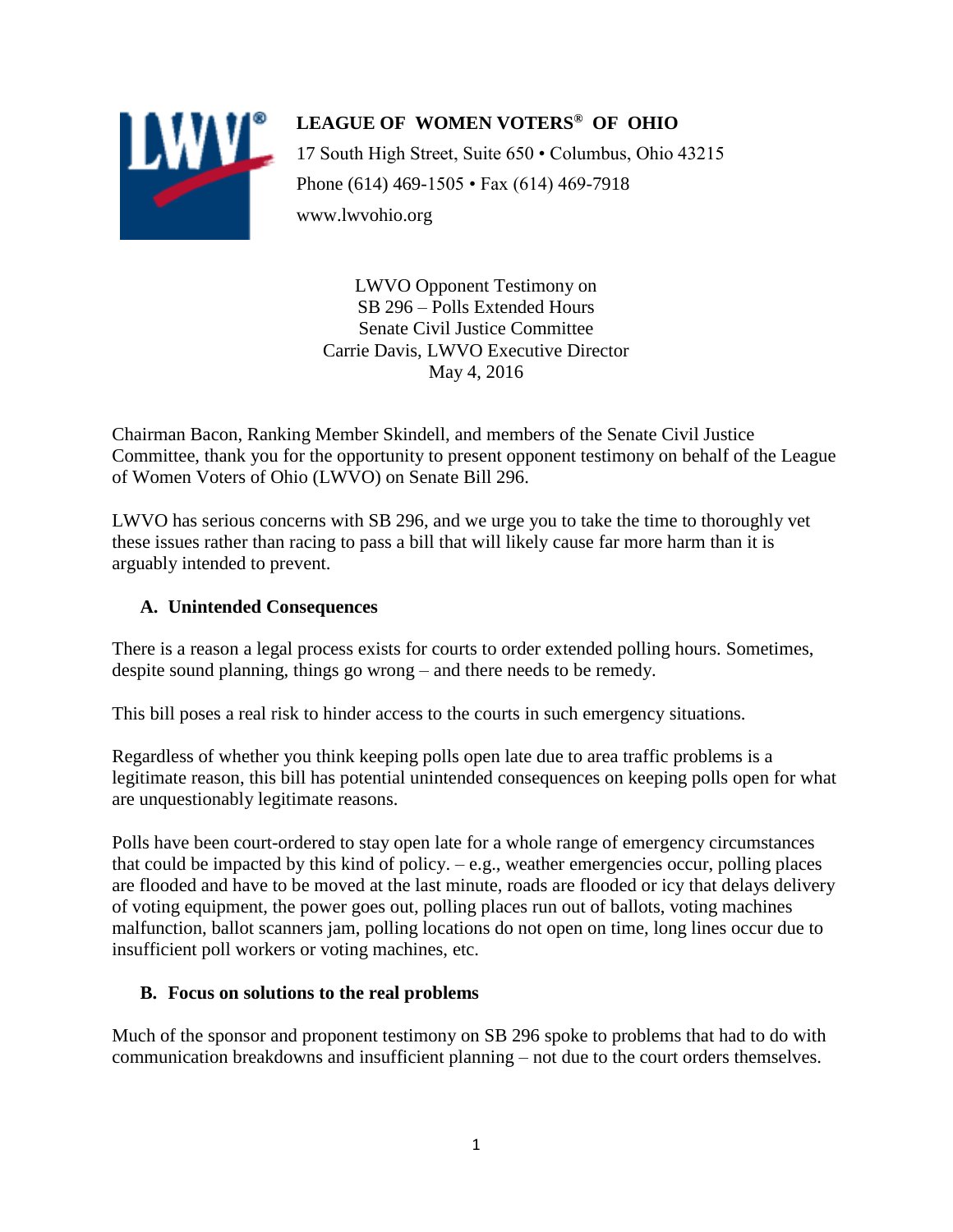There was unquestionably a communication breakdown during this year's primary, in terms of the court providing timely notification to the Secretary of State (SOS), the SOS communicating that order to the affected county Boards of Elections (BOEs), and the BOEs notifying the polling locations. If the problem is about communication breakdowns, then let's focus on solutions to that problem.

# **1. Communication between the courts and the Secretary of State**

Regarding communication between the courts and SOS, the Secretary could set up a special hotline number and distribute it to all Ohio state and federal courts in advance of the election, encouraging court personnel to use that number to notify the SOS immediately of any electionrelated orders. A senior-level staff person in the SOS office could be tasked with the responsibility to monitor that phone number, and internal protocols could be put in place within the SOS office to quickly act on any notifications received from the courts.

In a perennial battleground state that frequently sees litigation leading up to and during elections, especially during presidential election years, it makes imminent sense to have clear lines of communication between the courts and SOS to timely convey emergency orders.

# **2. Communication between the Secretary of State and Boards of Elections, and between BOEs and polling location managers**

Regarding communication between the SOS and BOEs and between BOEs and polling location managers, a mechanism already exists to solve this exact problem. Put it in the BOE's written Election Administration Plan.

Back in 2004, Ohio had widespread election administration problems that resulted from insufficient planning for things that could go wrong on Election Day. LWVO sued then-Secretary Blackwell. That lawsuit was eventually settled, and one of the key provisions of the settlement agreement was to require every BOE to prepare a written Election Administration Plan (EAP) and file it with the SOS. The EAP is supposed to include plans for how to handle Election Day communications and how to handle surprise problems that arise.

Secretary of Husted took the EAP process a step forward in 2012 by creating an EAP template that BOEs were required to use, to make sure they included all the required elements of a sound plan. In the most recent Election Officials Manual (EOM) issued as Directives 2015-24 through 37<sup>1</sup> the SOS expressly lists "Election Day Communication" and "Election Day Contingencies" as required elements of this year's EAPs (see attachment A).

The EAP section in the EOM further states "Detailed election administration planning is something that each board of elections should do prior to any election.." and "The board should look at the EAP process not just as critical planning exercise, but also as an opportunity for continuous process improvements."<sup>2</sup>

l

<sup>1</sup> Available online at<http://www.sos.state.oh.us/sos/upload/elections/EOResources/general/2015EOM.pdf>

 $2$  Ibid pg. 15-10.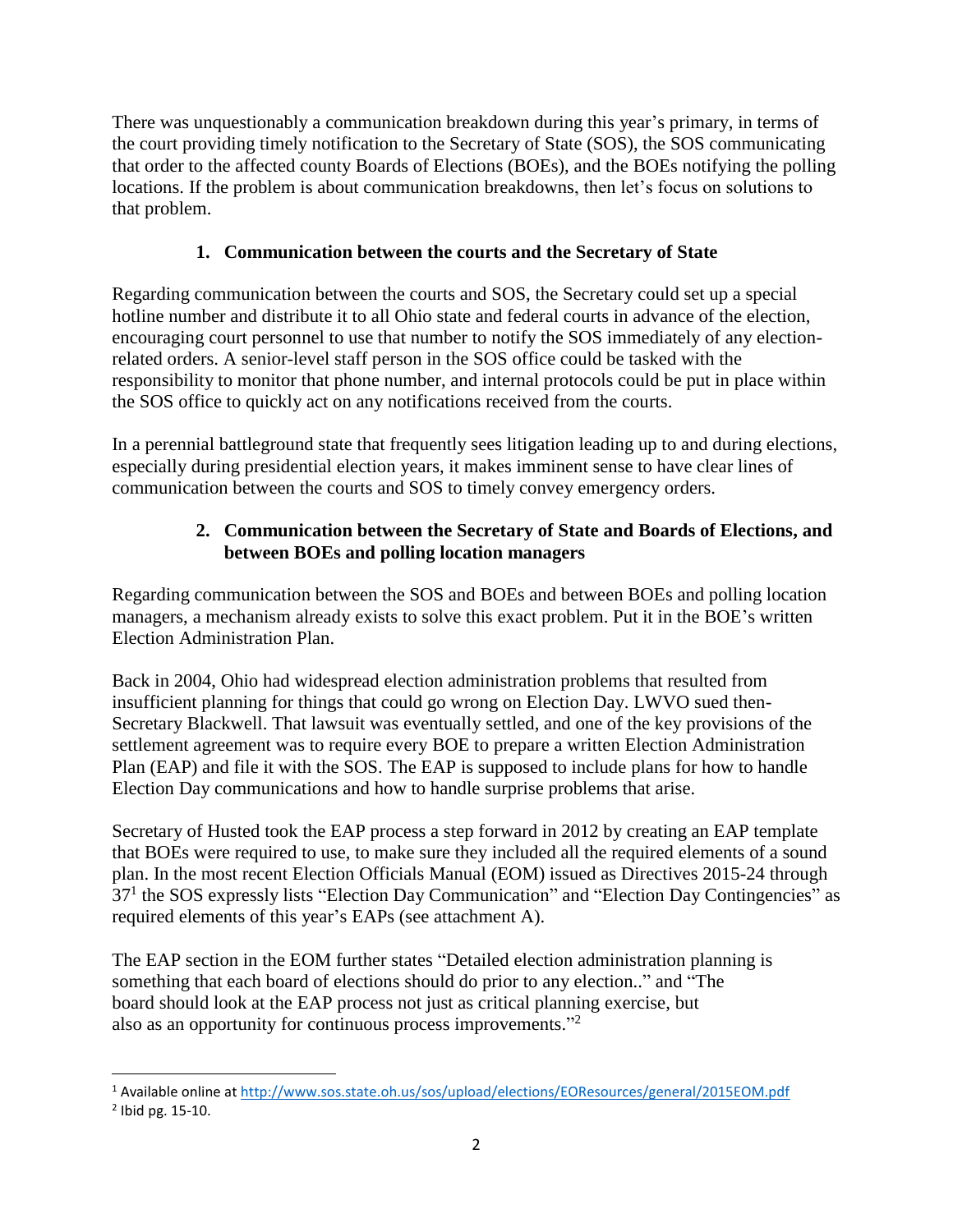The whole purpose of EAPs is to make sure that mistakes only happen once and are corrected for subsequent elections. The communication breakdown that occurred during this year's primary in relaying court-ordered extended polling hours is precisely the kind of issue to be addressed in EAPs.

EAPs, which are due to be filed with the SOS by July 11 this year, should be required to address how such communications will be handled. For example, using modern communication technology, the BOEs could set up a text alert system for SOS to notify BOEs and BOEs to notify precinct managers.

### **3. If BOEs are concerned about the challenge of recruiting poll workers for long days, we should finally pass legislation allowing for split shifts**

One of the BOE witnesses who testified as a proponent of SB 296 last week spoke to a concern that it may be more difficult to recruit poll workers if an already long Election Day could be extended by the courts.

First of all, that has always been true. The courts have always been able to order – and have in fact ordered – extended polling hours for emergency situations. So BOEs have always had to recruit with that reality in mind. If they are concerned that this spring's communication problems about extended hours may impact recruiting, reassuring potential poll workers that such communication planning has been fixed may do more to help than passing this bill.

However, if this legislature and the BOEs are truly concerned about the impact on poll worker recruitment when a long 15-hour day is made even longer, then why don't we finally pass legislation allowing split shifts for poll workers?

## **4. If we are truly concerned with reducing the cost of election administration, the state act expeditiously to implement online voter registration**

Proponents of SB 296 also raised concerns about the increased cost of having to keep polls open late. While we are sympathetic to the plight of counties trying to do more with less, there are some costs that can be trimmed and some that cannot. BOEs have already trimmed Election Day staffing costs by moving to consolidate precincts and polling locations, as well as adjusting the required number of voting machines to account for the number of people who choose to vote before Election Day.

If this legislature really wants to help counties save money on election administration, then pass online voter registration (SB 63) so that BOEs don't have such an avalanche of paper forms to process. Unlike extended polling hours, which is a relatively rare occurrence that only impacts a handful of counties, implementing online registration will impact each and every county in Ohio.

### **C. It is the responsibility of government, not voters, to plan for how to conduct elections and pay for them.**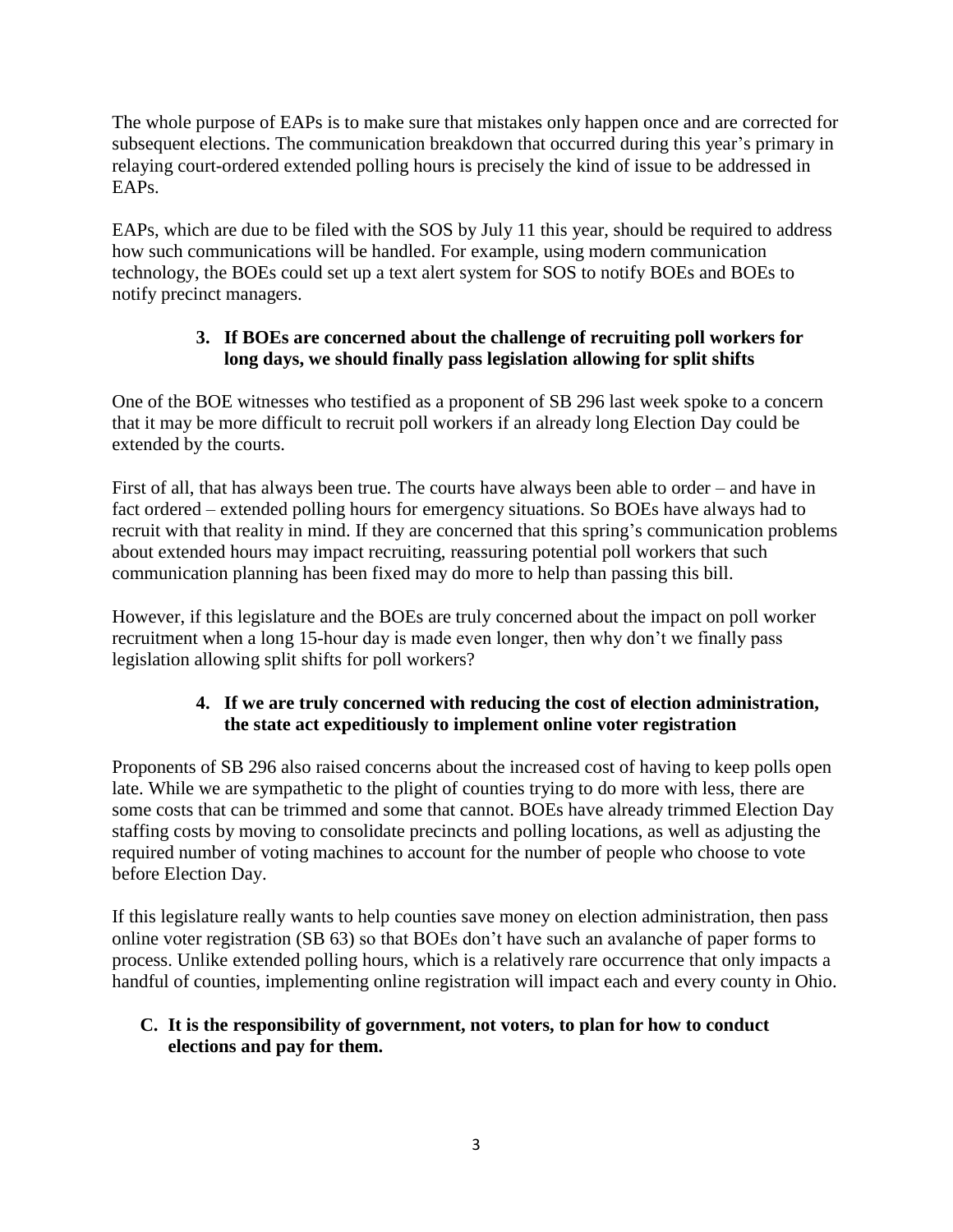Ohio law is crystal clear that it is the responsibility of the Secretary of State and Boards of Elections to plan for and conduct our elections, including being able to nimbly address problems that occur during the course of elections. Similarly, those elections are paid for by a combination of county, state, and in some cases federal funds.

We do not expect voters to plan for and run elections, because that is the government's job. We don't expect voters to pay for elections, and in fact the  $24<sup>th</sup>$  Amendment to the U.S. Constitution expressly prohibits such a poll tax.

Yet, SB 296 seeks to shift this burden. It puts the onus on voters to seek a remedy when problems arise on Election Day. It erects a "pay wall" by requiring the voter to post a cash bond and bear financial liability. And it raises the standard of proof by requiring additional evidence to seek relief.

If a voter feels they must petition a court for the extraordinary relief of keeping polls open late, that is a sign that something went wrong. We shouldn't be punishing voters for circumstances beyond their control. We should be seeking solutions – together – to make sure such problems do not recur.

# **D. It is the purview of courts to assess the reliability of evidence**

We are also concerned about this section of the proposed revision to Sec. 3501.321(B)(1) of the Code:

"(d) The court's decision is based solely on testimonial evidence submitted under oath or affirmation and on physical evidence, if physical evidence has been submitted to the court. The court shall not consider evidence gathered from a media report that is not submitted under oath or affirmation." 3

How can a petitioner move quickly enough in the case of an emergency request to keep the polls open if a reliable report from the media (on a major problem affecting traffic, for example) can't be submitted as evidence? The mandate for fair and equitable access to a polling place should be valued highly enough to let the courts decide, based on the best evidence available, the merits of keeping the polls open - without the restriction of posting a case bond for the added expense.

This is contrary to the very first sentence of current ORC Section 3501.17(A): "The expenses of the board of elections shall be paid from the county treasury, in pursuance of appropriations by the board of county commissioners, in the same manner as other county expenses are paid."

County treasury funds should be appropriated to cover such contingencies, and not push that expense on to an individual seeking to ensure access to voting.

# **Conclusion**

 $\overline{\phantom{a}}$ 

<sup>&</sup>lt;sup>3</sup> Lines 453-458 of the as introduced version of SB 296